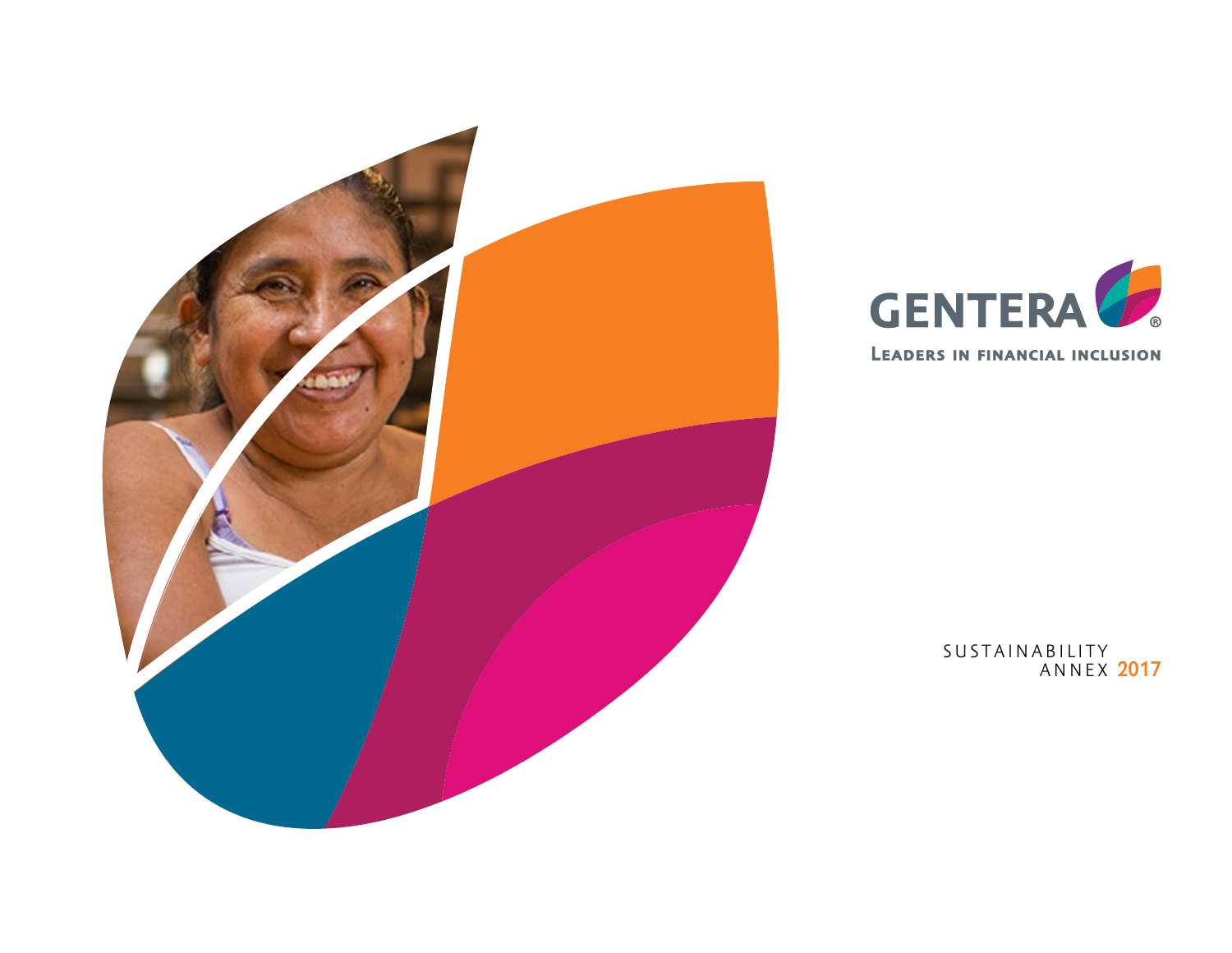## **Relations with stakeholders**

We want to generate a shared value to each person with whom we have a relationship with. To achieve this we identify our internal and external stakeholders and define a dialogue strategy allowing us to know their expectations and interests on our performance.

### **Results of the relationship with our stakeholders**

| <b>Stakeholders</b> | <b>Communication channels</b>                                                                                                                                                                                                                                                                                                                                                                                                                                                                                                                                            | <b>Expectations and Interests</b>                                                                                                                                                                                                                                |
|---------------------|--------------------------------------------------------------------------------------------------------------------------------------------------------------------------------------------------------------------------------------------------------------------------------------------------------------------------------------------------------------------------------------------------------------------------------------------------------------------------------------------------------------------------------------------------------------------------|------------------------------------------------------------------------------------------------------------------------------------------------------------------------------------------------------------------------------------------------------------------|
| Clients             | • Customer Service phone line<br>• Website<br>• Suggestion box<br>• Promoter (direct communication)<br>• Satisfaction surveys<br>· Social media                                                                                                                                                                                                                                                                                                                                                                                                                          | • Excellent and quick delivery of products and services<br>• Product security<br>• Clear information about products and services<br>• Information about financial administration<br>(financial education)                                                        |
| Employees           | • Internal communication (notice board, intranet, screens,<br>mails, internal bulletins, and magazines)<br>• Complaints channels from the Code of Ethics<br>and Conduct<br>• Integration meetings (monthly)<br>• Sales and support services (CEAS) annual meeting<br>• Annual workplace environment survey<br>• Focus group for the Annual and Sustainability<br>Report 2016                                                                                                                                                                                             | • Contribution to society through volunteering<br>and donations<br>• Work environment and organizational culture<br>• Training opportunities and career development<br>• Health and security in the work environment<br>• Excellence in client satisfaction care |
| Investors           | • Investors Relations Department<br>• Comments and analysis about the administration<br>• Consolidated financial statements (quarterly)<br>• Notes about Consolidated Financial Statements (quarterly)<br>• Corporate presentation (quarterly)<br>• Conference call (quarterly)<br>• Financial information package (quarterly)<br>• Information of financial derivatives (quarterly)<br>• Annual and Sustainability Report<br>• Mexican Stock Exchange (BMV) quarterly reports<br>• Mexican Stock Exchange (BMV) annual report<br>· Audited Financial Statements (annual | • Financial and operational results<br>• Corporate strategy: business model, innovation<br>and market positioning                                                                                                                                                |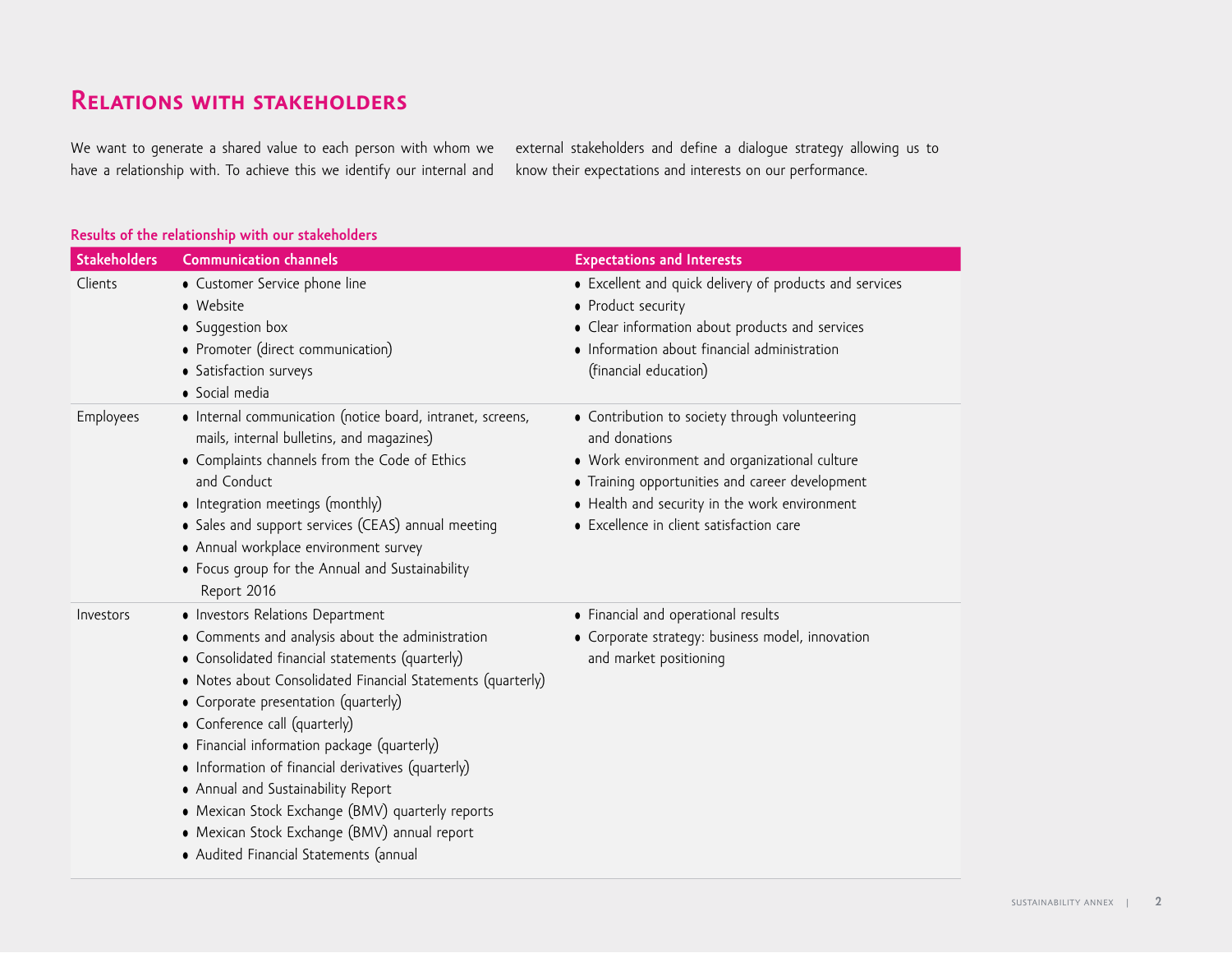| <b>Stakeholders</b> | <b>Communication channels</b>                               | <b>Expectations and Interests</b>                          |
|---------------------|-------------------------------------------------------------|------------------------------------------------------------|
| Suppliers           | • Procurement department                                    | • Ethics and integrity in operations                       |
|                     | • Code of Ethics and Conduct for suppliers                  | • Efficiency in operational processes                      |
|                     | • Audit for suppliers                                       | • Business growth                                          |
|                     | · Website                                                   |                                                            |
|                     | • Complaint channels (transparency mailbox, telephone line) |                                                            |
|                     |                                                             |                                                            |
| Authorities,        | • 1x1 Meeting                                               | • Norm compliance                                          |
| Regulators &        | · Field visits                                              | • Condition for a favorable business environment           |
| legislators         | • Presentations with business information<br>• Fact sheets  | • Risk prevention and management                           |
|                     | · Website                                                   |                                                            |
|                     | • Annual and Sustainability Report                          |                                                            |
| Community           | · Website                                                   | • Information on how to manage finances                    |
|                     | • Email                                                     | (financial education)                                      |
|                     | · Social media                                              | • Social and economic development possibilities offered by |
|                     | • Volunteering activities                                   | Gentera's products and services                            |
|                     |                                                             |                                                            |
| Civil Society       | · Website                                                   | • Financial inclusion through the offered products         |
| Organizations       | $\bullet$ Email                                             | and services                                               |
|                     | • Workshops for NGOs working with Gentera                   | • Contribution to the social and economic development      |
|                     | • Annual and Sustainability Report                          | of the customers and their environment                     |
|                     | • Education Call (annual)                                   | • Promotion of financial education in society              |
|                     | · Activities report of Fundación Gentera                    |                                                            |
| Competitors         | · Public financial results                                  | • Corporate strategy and market positioning                |
|                     | • Publicity campaigns                                       | • Competition practices                                    |
|                     | • Website                                                   | • Economic results                                         |
|                     | · Social media                                              |                                                            |
| Future              | • Website                                                   | • Social and economic development                          |
| Generations         | · Social media                                              | • Financial education                                      |
|                     | • Initiatives with NGOs                                     |                                                            |
|                     | • Volunteering activities                                   |                                                            |
|                     | • Family Day (annual)                                       |                                                            |
|                     |                                                             |                                                            |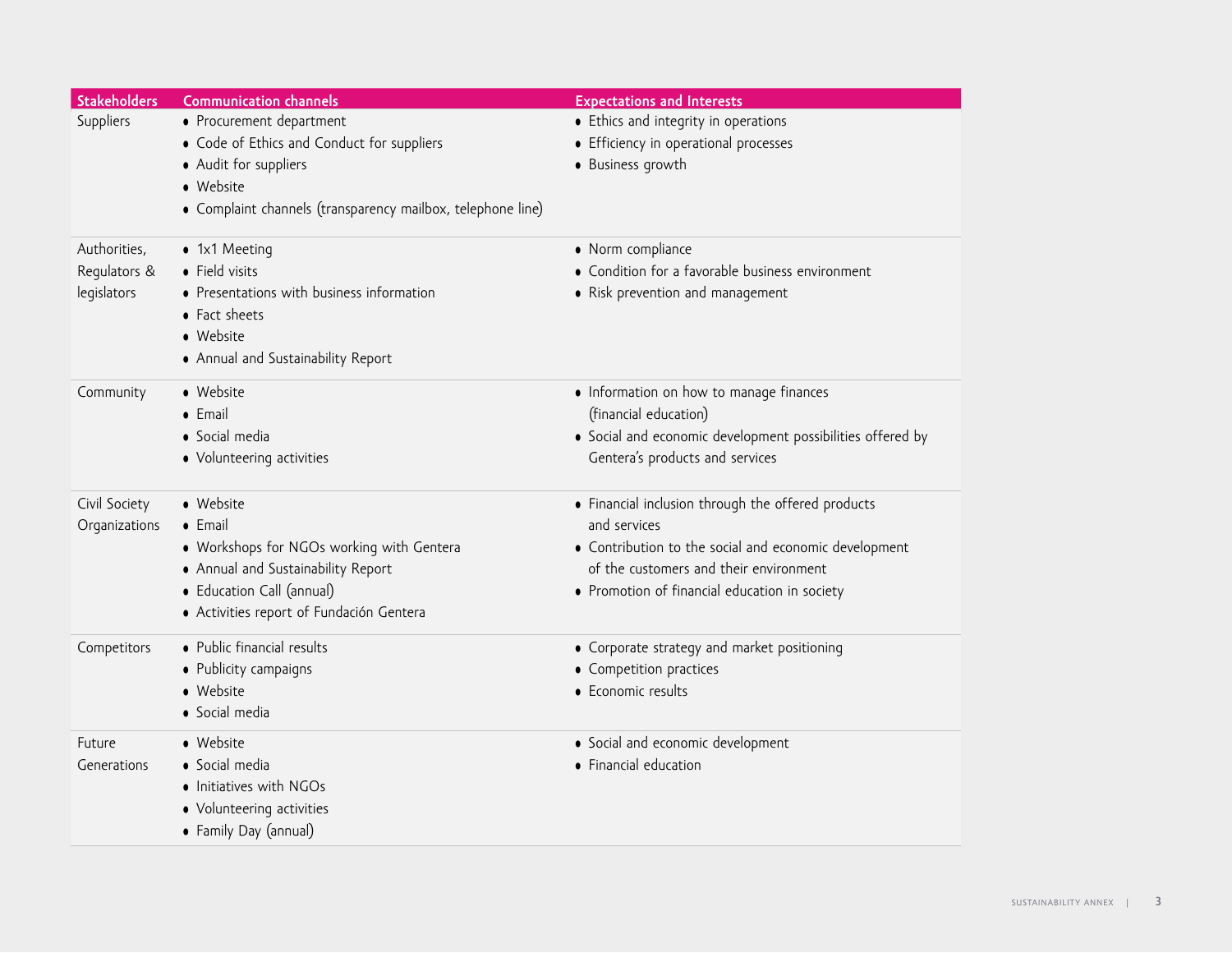

| <b>Stakeholders</b>                                | <b>Communication channels</b>                                                                                                               | <b>Expectations and Interests</b>                                                                                                                                                              |
|----------------------------------------------------|---------------------------------------------------------------------------------------------------------------------------------------------|------------------------------------------------------------------------------------------------------------------------------------------------------------------------------------------------|
| Media and<br>Opinion<br>Leaders                    | • Positioning campaigns in mass media channels<br>• Advertisements<br>• Press bulletins<br>• 1x1 Interviews<br>• Website<br>$\bullet$ Email | • Economic results, growth, and market positioning<br>• Security and protection of client information<br>• Business ethics and integrity<br>• Innovation and integration of new technologies   |
| Allies                                             | • Partnership agreements<br>• Social alliances<br>• Fiinlab programs                                                                        | • Contribution to social and economic development<br>• Promotion of financial education in society<br>• Ethics and integrity in operations<br>. Innovation and integration of new technologies |
| Networks,<br>Associations,<br>and<br>Organizations | • Participation in forums and committees<br>• 1x1 Meetings<br>• Delivery of business information<br>• Website                               | • Contribution to socioeconomic developmento<br>• Financial inclusion<br>• Transparency, ethics and integrity                                                                                  |
| Academia                                           | • Summer internship program, social service<br>and professional internships (LED program)<br>• Website<br>• Email                           | • Business model and social impact                                                                                                                                                             |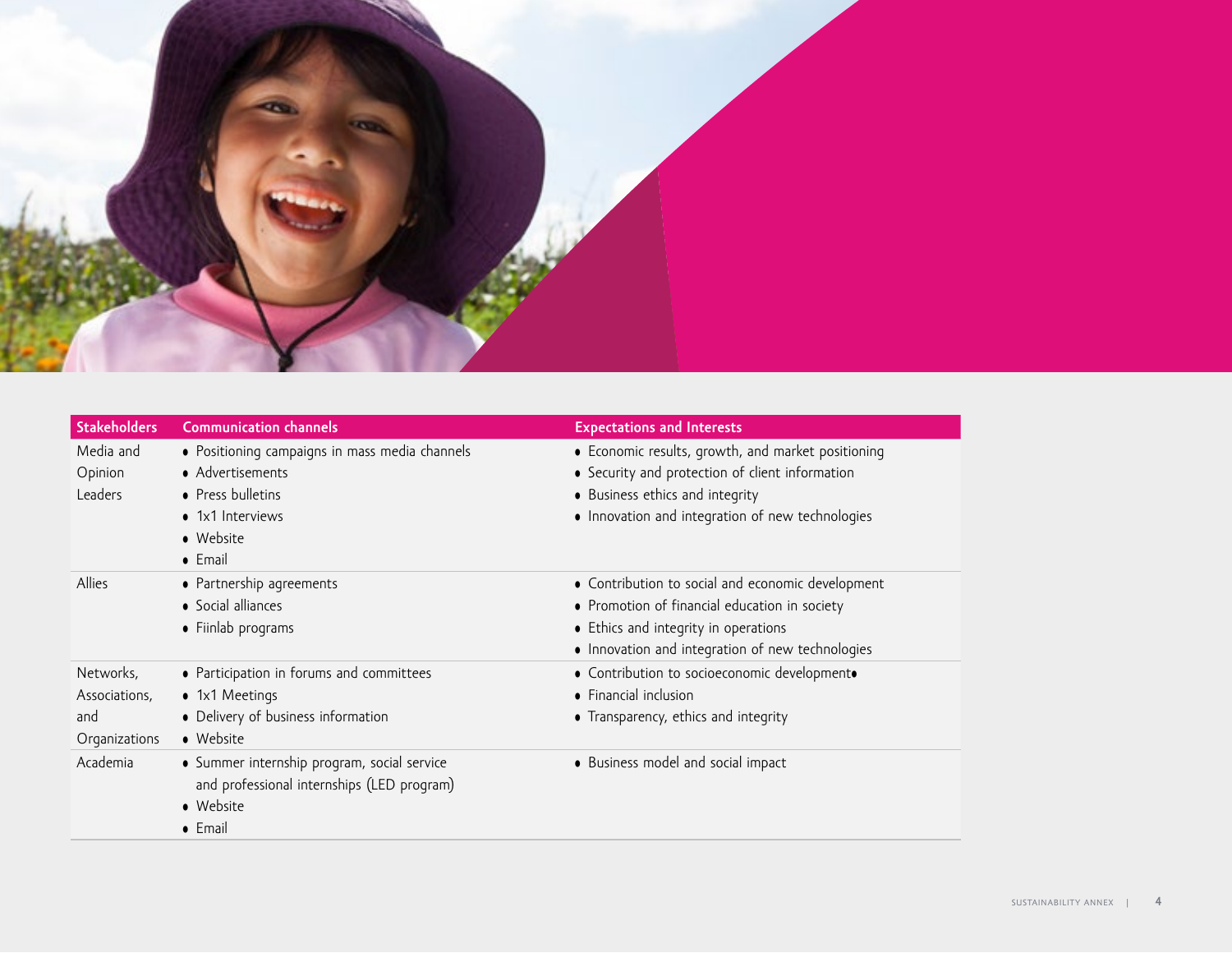## **Materiality**

In compliance with the methodological framework of the GRI standards, we have chosen the contents included in our Annual and Sustainability Report, in accordance with the current materiality analysis which considers an integral approach of stakeholder participation, the perspective of the directors of Gentera, as well as the consult of internal and external documents.

This materiality analysis was updated in 2016 and remains relevant given that in 2017 the organization has not undergone significant changes in its business that justified an additional revision.

#### **list of material issues**

| <b>Material Issue</b>                                | Limits (Coverage)                       |                                                                             |  |
|------------------------------------------------------|-----------------------------------------|-----------------------------------------------------------------------------|--|
| (GRI Standard 102-47)                                | <b>Internal</b><br>(GRI Standard 103-1) | <b>External</b><br>(GRI Standard 103-1)                                     |  |
| Work environment                                     | Gentera <sup>1</sup>                    | N/A                                                                         |  |
| Socio-economic development                           |                                         | Clients and active brokers                                                  |  |
| Economic performance                                 |                                         | Investors and other capital providers,<br>commission agents                 |  |
| Ethics and anti-corruption                           |                                         | N/A                                                                         |  |
| Risk management                                      |                                         | Investors and other capital providers,<br>active brokers Clients            |  |
| Inclusion and accessibility<br>(responsible finance) |                                         | Active brokers<br>Clients                                                   |  |
| Operational innovation and efficiency <sup>2</sup>   |                                         | Active brokers Financial entities<br>(credit delivery/reception)<br>Clients |  |
| Market presence and brand value                      |                                         | Investors<br>Active brokers                                                 |  |
| Customer satisfaction                                |                                         | Active brokers<br>Clients                                                   |  |

It is important to remember that our material issues and their location in the internal and external limits of Gentera were obtained after an identification, prioritization, validation and review process over relevant matters.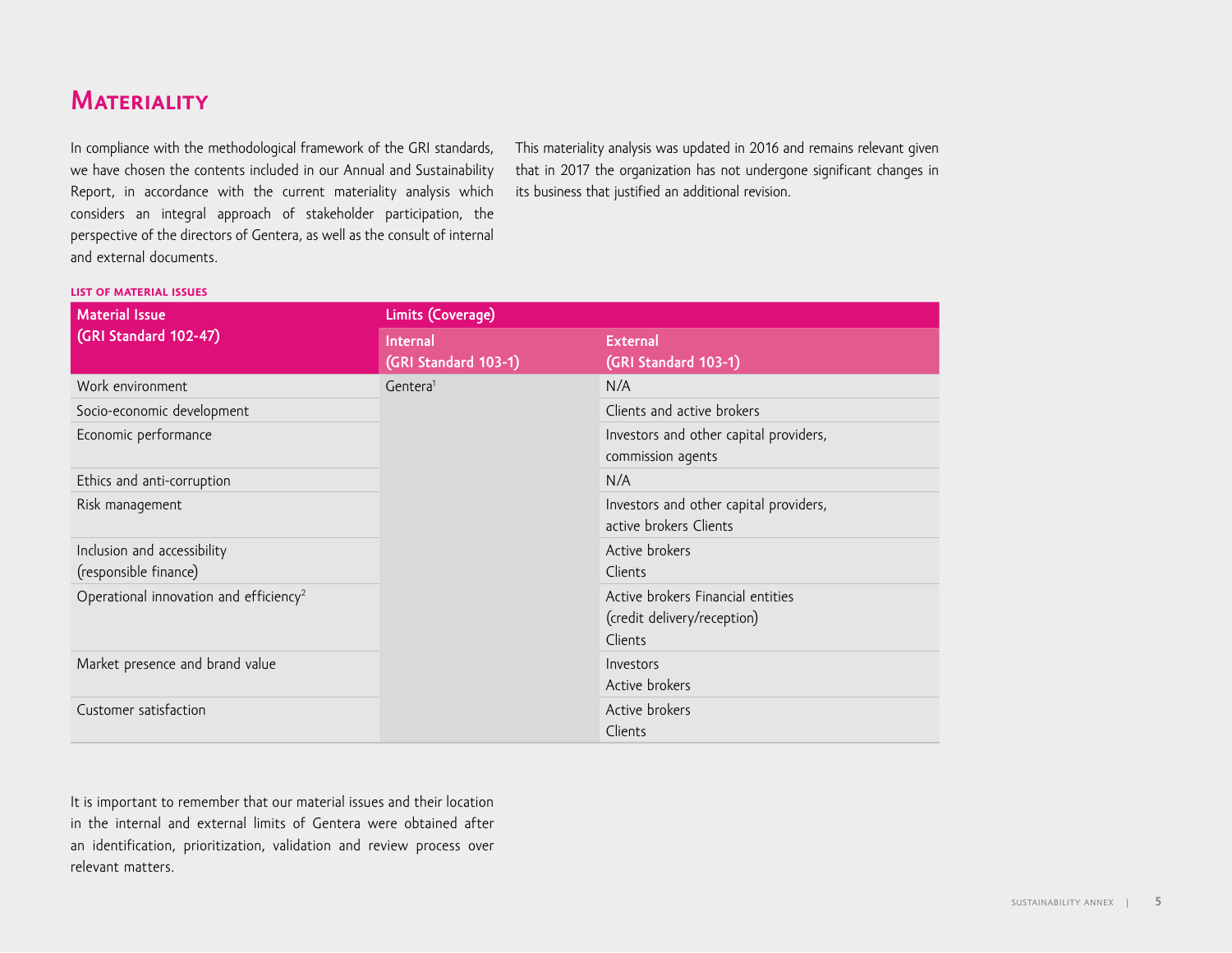#### review and identification

#### **Gentera´s Approach**

- Analysis of corporate documentation including among others, our code of ethics and some main policies.
- Interviews with key Gentera executives, as well as our companies, which planned a wide array of topics.

#### **Perspective of our Stakeholders**

- Analysis of the results obtained by Gentera and our companies in the interaction we regularly maintain with stakeholders' groups, including the Great Place to Work (GPTW) survey and the main information requirements of investors, as well as appearances in press releases.
- Likewise, we conducted an analysis of the main topics reflected by the industry, as indicated in the prominent publications of the Global Reporting Initiative (GRI sectoral supplement of financial services, Sustainability Topics For Sectors), the annual analysis of RobecoSAM (Sustainability Yearbook), the materiality suggested by SASB, aspects included in the reference document of the PSI initiative of UNEP-FI and in the publication Financial Inclusion in Latin America and the Caribbean: Data and Trends 2015 of the IMF.<sup>1</sup>

#### prioritization and validation

After generating a list of potentially relevant issues, we prioritized them and determined the material issues, once again considering the double perspective of the company's strategy and the approach of the stakeholders, in this case raised through:

### **Gentera Approach**

• Importance delivered to the issues by the executives interviewed. entrevistados.

#### **Stakeholders Perspective**

• Direct consult with our employees through a focus group, as well as an indirect consult with our clients by studies of brand perception, interviews with the team in charge of brand positioning and visiting various branches and active brokers located in the state of Puebla.

#### **Contribución a los Objetivos de Desarrollo Sostenible**

As an organization, in 2016 we accepted the invitation made by the United Nations to focus efforts on the social, environmental and economic challenges faced throughout the world.

By accepting this commitment, we conducted an analysis to identify to which of the 17 Sustainable Development Goals (SDGs) we contribute to through our operations focusing on the purpose of financial inclusion, developing solutions aimed at the underserved segment, which will help them improve their socioeconomic situation and that of their families.

Based on this understanding in Gentera we identified that our contribution is to:

SDG 1: End poverty in all its forms, everywhere.

SDG 5: Achieve gender equality and empower all women and girls. SDG 10: Reduce inequality within and among countries.

*1 Sustainability Accounting Standard Board (SASB), Principles for Sustainable Insurance (PSI), The United Nations Environment Programme Finance Initiative (UNEP-FI), Fondo Multilateral de Inversiones (FOMIN).*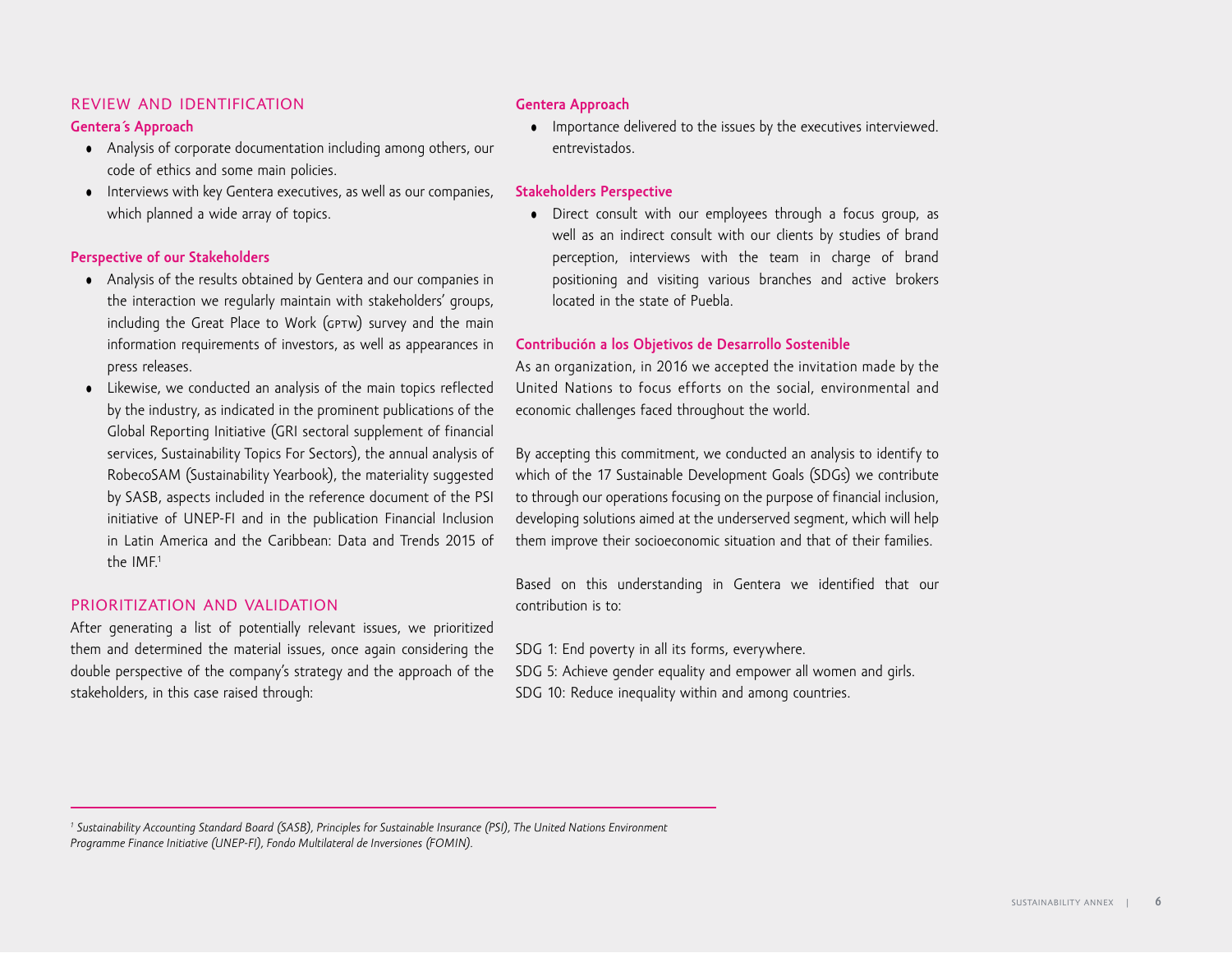# **General Parameters**

We present our Annual and Sustainability Report 2017. This publication contains information on the financial and sustainability performance of Gentera pursuant to our value generation model and in response to the relevant issues identified through our current materiality analysis. The coverage of the information presented corresponds to the period from January 1 to December 31, 2017.

The Executive Direction of External Relations and Corporate Responsibility and the Internal Audit Area have reviewed the content of this Report, who approves its publication once the quality of the information has been validated. The external verification of the report has not been considered this year.

We have considered the methodological framework of the Global Reporting Initiative for the preparation of the report, which is still the most recognized framework worldwide, since it allows the reader to have accurate, reliable, and comparable information for each financial year. This report has been prepared in accordance with the GRI standards: essential option. Furthermore, contents responding to the indicators of the GRI supplement for the financial services sector, linked to material issues were included.

Details on the measurement mechanisms and calculation formulas are explained throughout the Report, where necessary. We declare that there is no restatement of data with respect to what it is included in the 2016 Annual and Sustainability Report.

#### **To consult our 2017 issuance report, visit:**

https://www.gentera.com.mx/wps/portal/gentera/responsabilidadsocial/huellaambientall

**Investor Relations** investor-relations@gentera.com.mx

**Sustainability Information** contacto@gentera.com.mx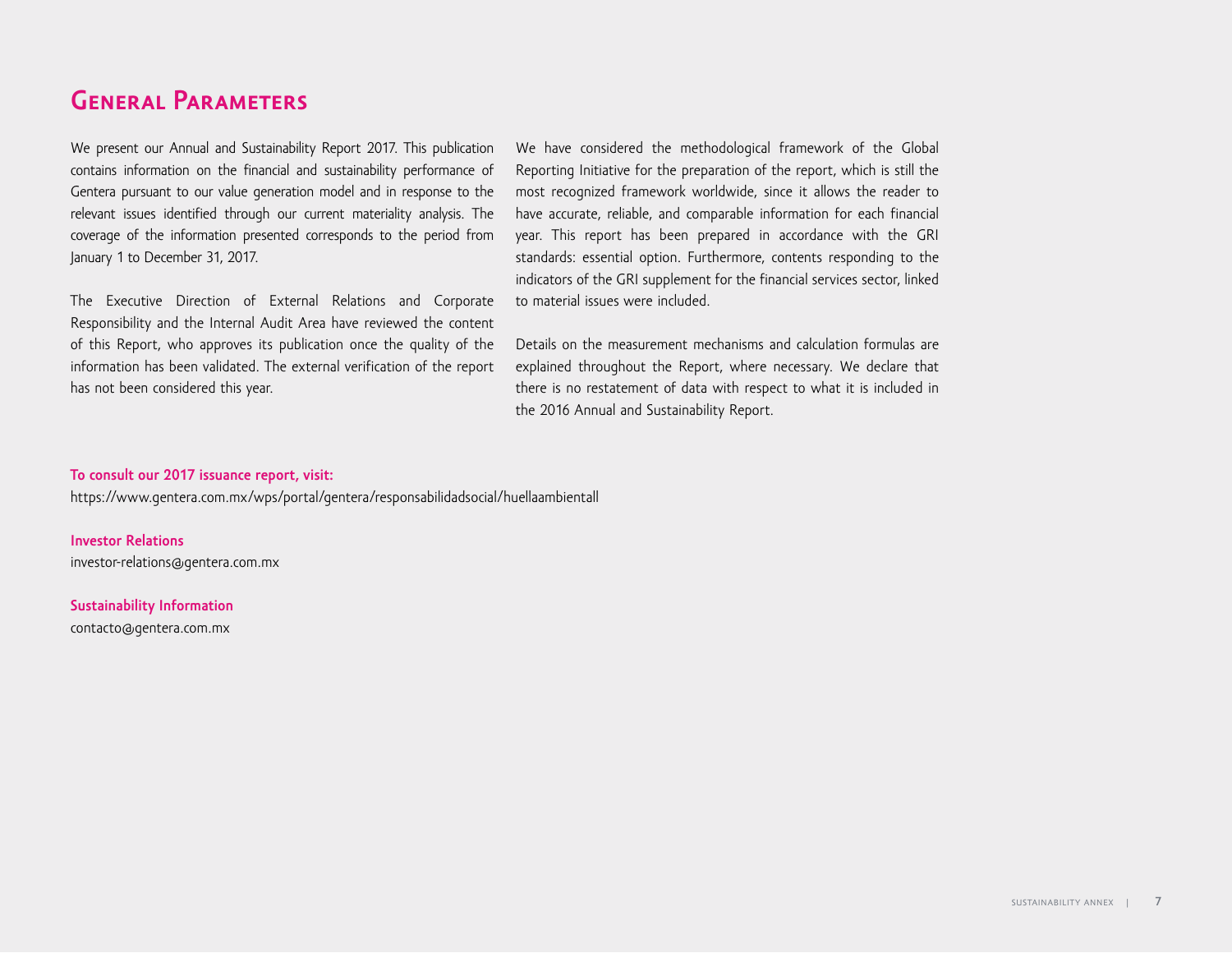# **GRI CONTENT INDEX**

| Content                 | Page(s)             |
|-------------------------|---------------------|
| 1. Organization profile |                     |
| $102 - 1$               | Inner back cover    |
| $102 - 2$               | 10, 12              |
| $102 - 3$               | Back cover          |
| $102 - 4$               | 12                  |
| $102 - 5$               | Inner back cover    |
| $102 - 6$               | 6, 12               |
| $102 - 7$               | 6, 14 - 21, 63 - 67 |
| $102 - 8$               | 28, 29              |
| $102 - 9$               | 25                  |
| 102-10                  | 14, 25              |
| 102-11                  | 60                  |
| 102-12                  | 43                  |
| 102-13                  | 33                  |
| 2. Strategy             |                     |
| 102-14                  | 4, 7                |
| $102 - 15$              | 4, 7, 60            |
| 3. Ethics and integrity |                     |
| 102-16                  | 27, 59              |
| 102-17                  | 59                  |

| Content                                  | Page(s)     |
|------------------------------------------|-------------|
| 4. Governance                            |             |
| 102-18                                   | 52, 58,     |
| 102-19                                   | 54          |
| 102-20                                   | 54          |
| 102-21                                   | 57          |
| 102-22                                   | 58          |
| 102-23                                   | 58          |
| 102-24                                   | 57          |
| 102-25                                   | 52, 59      |
| 102-26                                   | 54, 58      |
| 102-27                                   | 52, 57      |
| 102-28                                   | 52, 57      |
| 102-29                                   | 54, 58      |
| 102-30                                   | 60          |
| 102-31                                   | 58,60       |
| 102-32                                   | 7 (Annexed) |
| 102-36                                   | 31, 58      |
| 102-37                                   | 58          |
| 5. Participation in stakeholders' groups |             |
| 102-40                                   | 2 (Annexed) |
| 102-41                                   | 28          |
| 102-42                                   | 2 (Annexed) |
| 102-43                                   | 2 (Annexed) |
| $102 - 44$                               | 2 (Annexed) |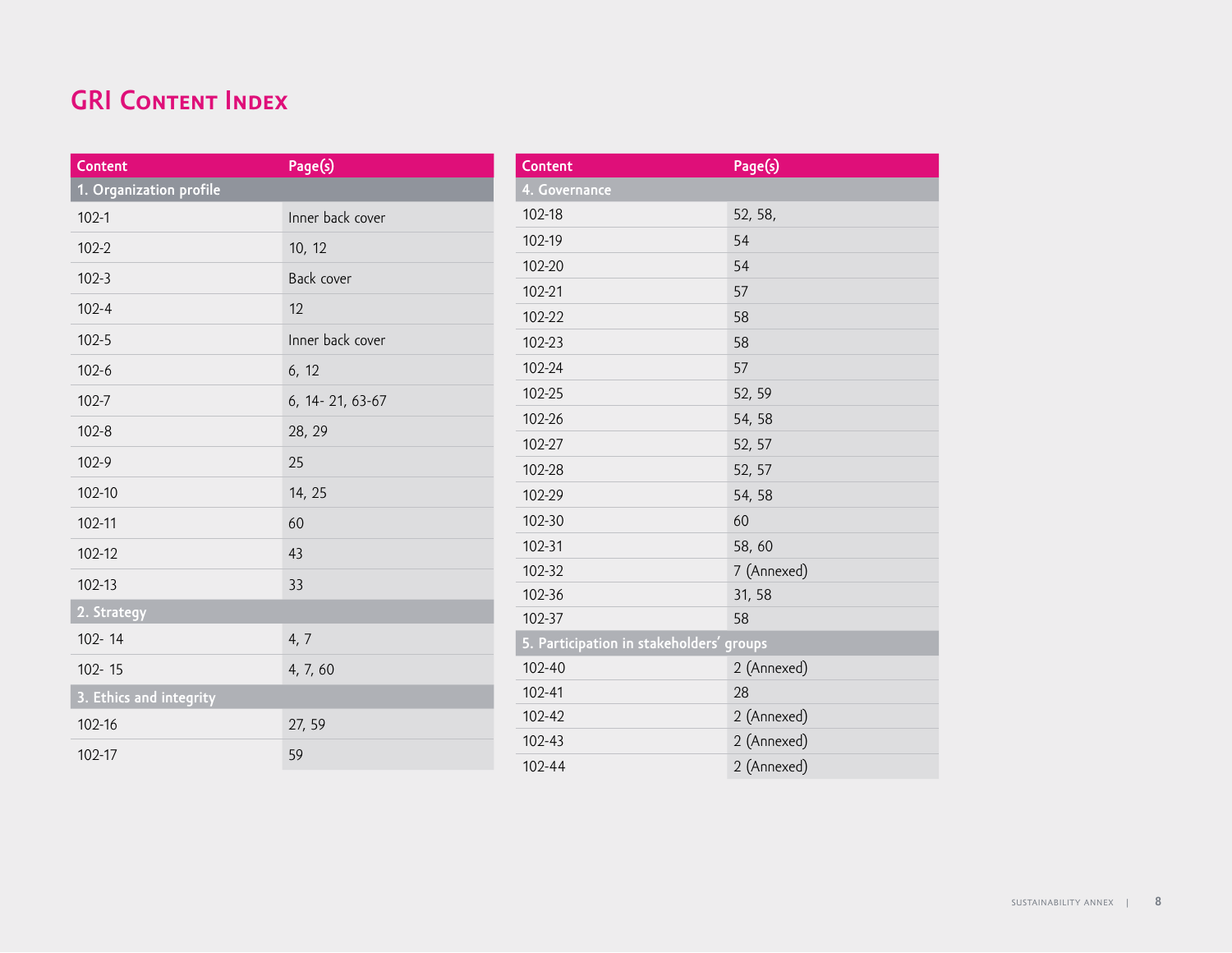| <b>Content</b>                              | Page(s)     |  |
|---------------------------------------------|-------------|--|
| 6. Practices for the preparation of reports |             |  |
| $102 - 45$                                  | 12, 70      |  |
| 102-46                                      | 5 (Annexed) |  |
| 102-47                                      | 5 (Annexed) |  |
| 102-48                                      | 7 (Annexed) |  |
| 102-49                                      | 7 (Annexed) |  |
| 102-50                                      | 7 (Annexed) |  |
| 102-51                                      | 7 (Annexed) |  |
| 102-52                                      | 7 (Annexed) |  |
| 102-53                                      | 7 (Annexed) |  |
| 102-54                                      | 7 (Annexed) |  |
| 102-55                                      | 8 (Annexed) |  |
| 102-56                                      | 7 (Annexed) |  |

| <b>Material Topic</b> | <b>GRI Standard</b>                                | <b>Content</b> | Page(s)     |
|-----------------------|----------------------------------------------------|----------------|-------------|
|                       | GRI 103: Management approach 2016                  | $103-1$        | 5 (Annexed) |
|                       |                                                    | $103-2$        | 26          |
|                       |                                                    | $103 - 3$      | 26          |
|                       |                                                    | $401-1$        | 30, 31      |
| Labor Environment     | GRI 401: Employment 2016                           | $401 - 2$      | 31, 32      |
|                       | GRI 404: Training and education 2016               | $404-1$        | 34          |
|                       |                                                    | $404 - 2$      | 35, 36, 38  |
|                       |                                                    | 404-3          | 37          |
|                       | GRI 405: Diversity and opportunities equality 2016 | $405 - 1$      | 28, 30, 53  |
|                       | GRI 103: Management approach 2016                  | $103-1$        | 5 (Annexed) |
|                       |                                                    | $103-2$        | 39          |
| Socioeconomic         |                                                    | $103-3$        | 39          |
| Development           |                                                    | $203-1$        | 40,41, 42   |
|                       | GRI 203: Indirect economic impacts 2016            | $203-2$        | $43 - 47$   |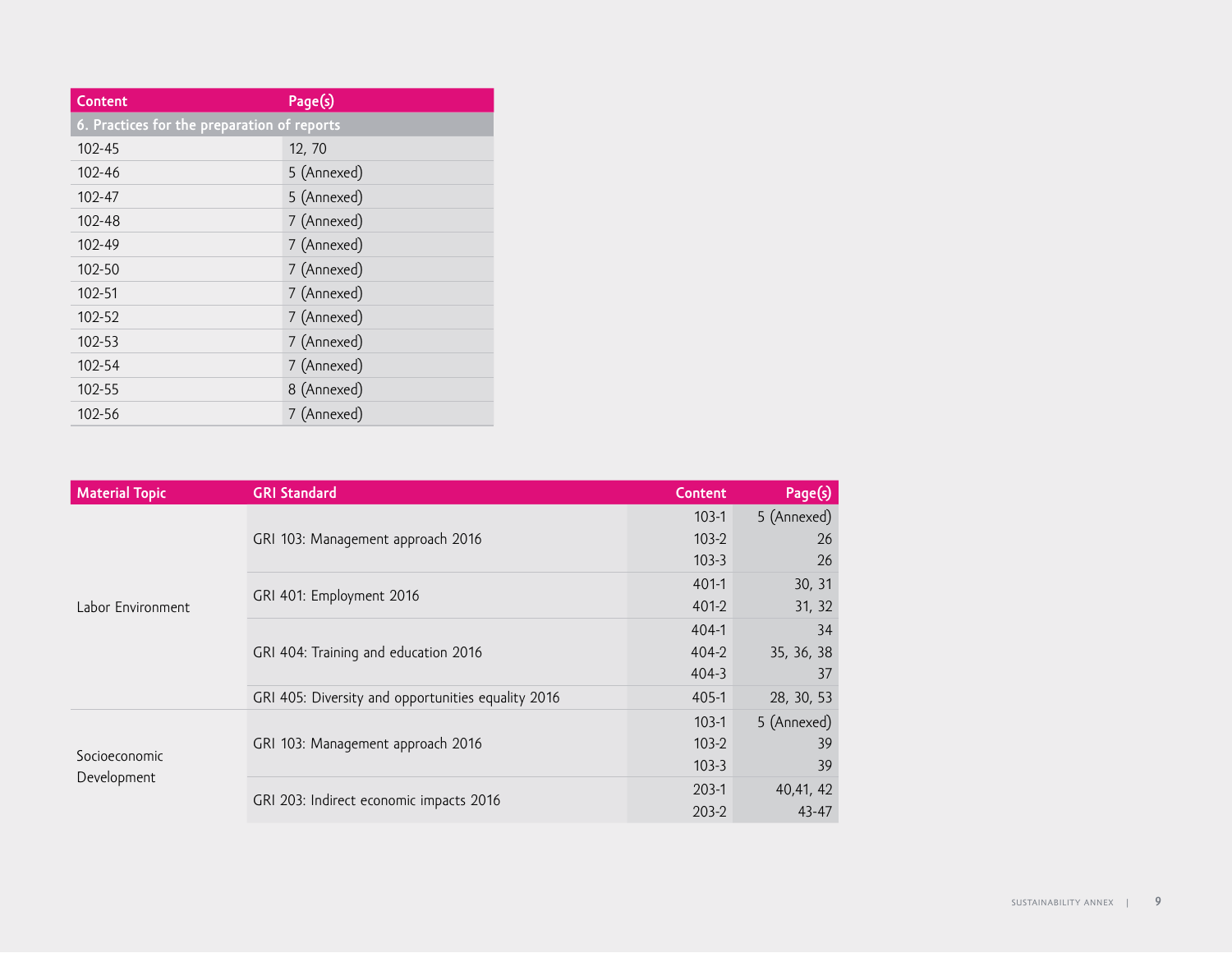| <b>Material Topic</b>     | <b>GRI Standard</b>                    | <b>Content</b>                    | Page(s)                                                                                                         |
|---------------------------|----------------------------------------|-----------------------------------|-----------------------------------------------------------------------------------------------------------------|
| Economic Development      | GRI 103: Management approach 2016      | $103-1$<br>$103-2$<br>$103-3$     | 5 (Annexed)<br>63<br>63                                                                                         |
|                           | GRI 201: Economic development 2016     | $201-1$<br>$201-3$<br>$201 - 4$   | 68<br>94, 114<br>In Gentera we<br>do not receive<br>financial<br>assistance of<br>any kind from<br>governments. |
|                           | GRI 103: Management approach 2016      | $103-1$<br>$103-2$<br>$103-3$     | 5 (Annexed)<br>59<br>59                                                                                         |
| Ethics and anticorruption | GRI 205: Fight against corruption 2016 | $205-1$<br>$205 - 2$<br>$205 - 3$ | 59, 61<br>59, 61<br>59, 61                                                                                      |
|                           | GRI 415: Public policy 2016            | $415 - 1$                         | In Gentera<br>we do not<br>make political<br>contributions<br>of any kind.                                      |
|                           | GRI 103: Management approach 2016      | $103-1$<br>$103-2$<br>$103-3$     | 5 (Annexed)<br>60<br>60                                                                                         |
| Risk Management           | GRI 412: Human Rights Evaluation       | $412 - 1$                         | 34                                                                                                              |
|                           | GRI 410: Security related practices    | $410 - 1$                         | 34                                                                                                              |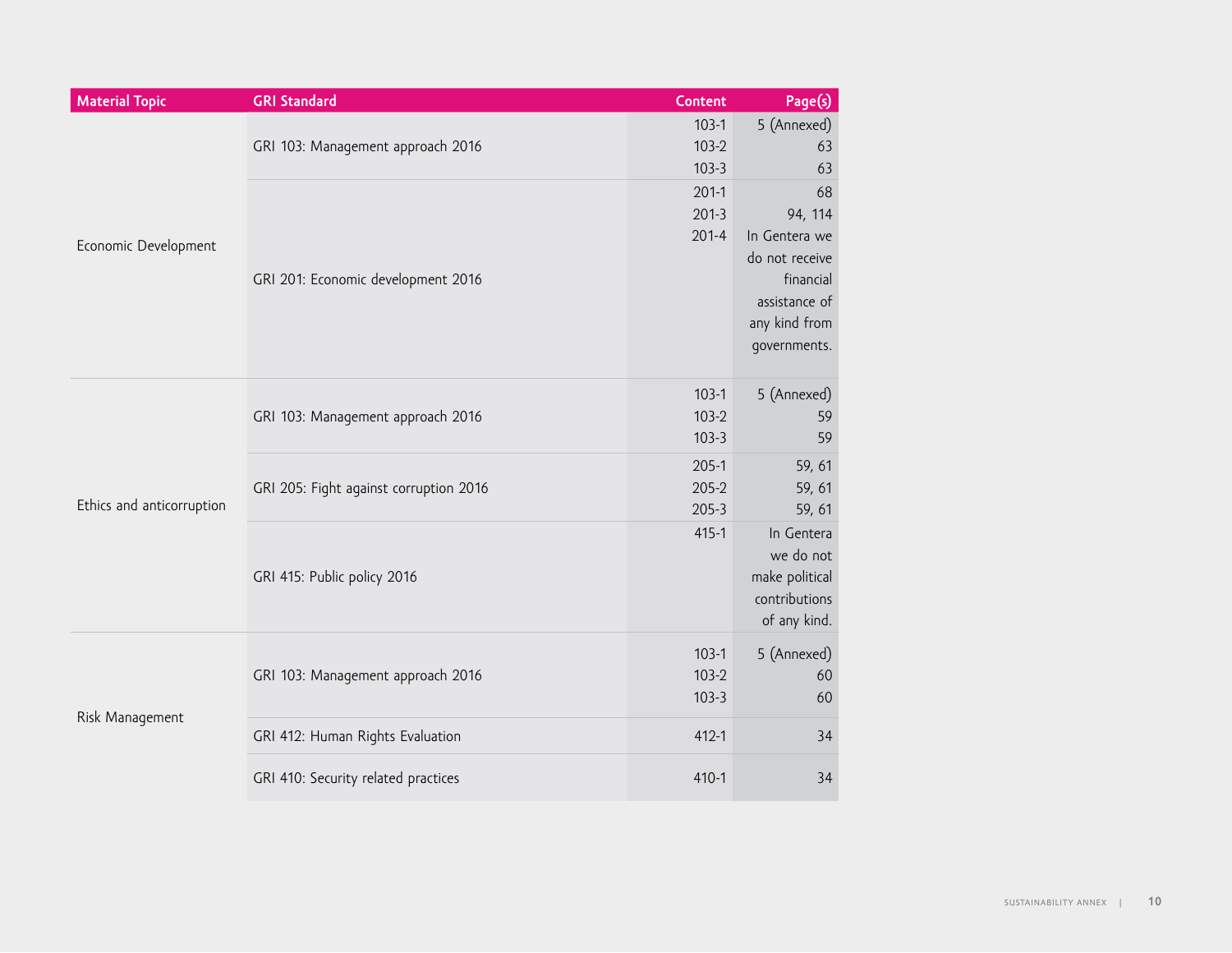| <b>Material Topic</b>       | <b>GRI Standard</b>                         | <b>Content</b>             | Page(s)          |
|-----------------------------|---------------------------------------------|----------------------------|------------------|
|                             |                                             | $103-1$                    | 5 (Annexed)      |
|                             |                                             | $103-2$                    | 22               |
|                             |                                             | $103-3$                    | 22               |
|                             |                                             | FS1                        | 22,60            |
| Inclusion and accessibility |                                             | FS <sub>2</sub>            | 60, 61           |
| (responsible finance)       | GRI 103: Management approach 2016           | FS4                        | 34, 35, 36       |
|                             |                                             | FS7                        | 14, 15, 18,      |
|                             |                                             |                            | 20, 21           |
|                             |                                             | <b>FS13</b>                | 20, 21           |
|                             |                                             | <b>FS14</b><br><b>FS16</b> | 20, 21<br>22, 23 |
|                             |                                             | $103-1$                    | 5 (Annexed)      |
| Innovation and              |                                             | $103-2$                    | 49, 50           |
| operational efficiency      | GRI 103: Management approach 2016           | $103-3$                    | 49, 50           |
|                             | GRI 416: Customers health and security      | $416 - 1$                  | 11, 50           |
|                             |                                             | $103-1$                    | 5 (Annexed)      |
|                             | GRI 103: Management approach 2016           | $103-2$                    | 14               |
| Market presence and         |                                             | $103-3$                    | 14               |
| brand value                 |                                             | FS6                        | 14, 15, 18,      |
|                             |                                             |                            | 20, 21           |
|                             | GRI 103: Management approach 2016           | $103-1$                    | 5 (Annexed)      |
|                             |                                             | $103-2$                    | 9                |
|                             |                                             | $103-3$                    | 9                |
| Customer satisfaction       | GRI 216: Customers health and security 2016 | $416 - 1$                  | 11,50            |
|                             |                                             | $416 - 2$                  |                  |
|                             | GRI 217: Marketing and labeling 2016        | $417 - 1$                  | 11,50            |
|                             |                                             | <b>FS15</b>                | 22,60            |
|                             | GRI 418: Customers Privacy 2016             | 418-1                      | 22               |